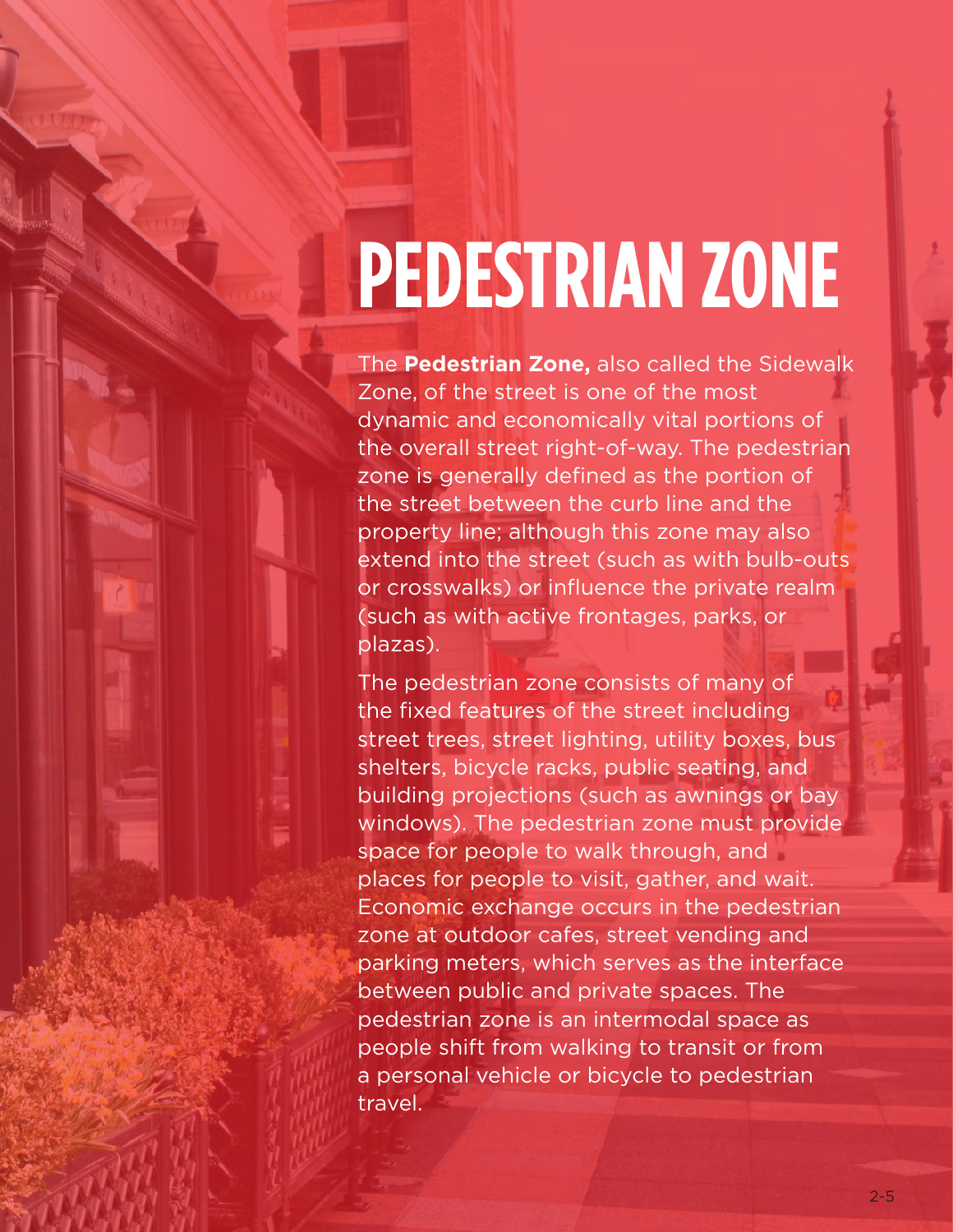The Pedestrian Zone consists of three distinct subzones:

- » **Frontage Zone:** Running parallel to and abutting the property line, the frontage zone is the transitional zone between the private realm and the public realm. The frontage zone is generally not a zone of through travel and is excluded from sidewalk width calculations.
	- In residential areas, this zone may consist of little space beyond the fence line, while in some older areas it may include front yards, porches, stoops or stairs.
	- In business or commercial areas, the frontage zone is generally narrower and consists of doorways, entries, signage, awnings and building projections, outdoor seating, and other such uses.
- » **Through Zone:** Also known as the walking zone or pedestrian clear zone, the Through Zone is the portion of the street that allows pedestrian travel. The Federal Highway Administration (FHWA) refers to this as the "effective sidewalk width." This is generally the only area of the street that is included in sidewalk width calculations.
- » **Parkway/Amenity Zone:** Also known as the furnishing zone or landscape zone, this area is located between the pedestrian through zone and the curb. In predominantly residential or other low intensity areas, this zone is mostly trees, grass, and other open planting area referred to as the "Parkway Zone." In higher intensity areas, such as downtown and other commercial districts, this zone is generally paved hardscape with trees in pits or planters and referred to as the "amenity zone." Most street features are located in this zone, including street lighting, traffic signal poles and control boxes, signage, parking meters, bicycle racks, bus shelters, fire hydrants, and other features. It is also the preferred location for green infrastructure features such as rain gardens and bioswales in addition to street trees and other plantings. Given the number of features and obstacles in this zone, the parkway/amenity zone, similar to the frontage zone, is not a zone for through travel and should not be included when calculating required sidewalk widths. The parkway/amenity zone is often utilized for temporary snow storage. The boundary between the parkway/amenity zone and the adjacent static zone within the roadway of the street may blur.

Each of these zones is vital to the overall function and vitality of the pedestrian zone. As such, each zone must be afforded sufficient space to serve its purpose. The summation of each of these zones instructs the minimum setback necessary between the curb line and build-to line.

"Pedestrians tend to travel in the center of sidewalks to separate themselves from the rush of traffic and avoid street furniture, vertical obstructions, and other pedestrians entering and exiting buildings…Thus, the effective width of a sidewalk, not the design width, constitutes the sidewalk area needed to accommodate anticipated levels of pedestrian traffic."

— Federal Highway Administration1

<sup>1</sup> Federal Highway Administration. "Designing Sidewalks and Trails for Access: Best Practices Design Guide." Chapter 4. (2001). Out of print. Available online only [http://www.fhwa.dot.gov/](http://www.fhwa.dot.gov/environment/bicycle_pedestrian/publications/sidewalk2/pdf/05chapter4.pdf) [environment/bicycle\\_pedestrian/publications/sidewalk2/pdf/05chapter4.pdf](http://www.fhwa.dot.gov/environment/bicycle_pedestrian/publications/sidewalk2/pdf/05chapter4.pdf)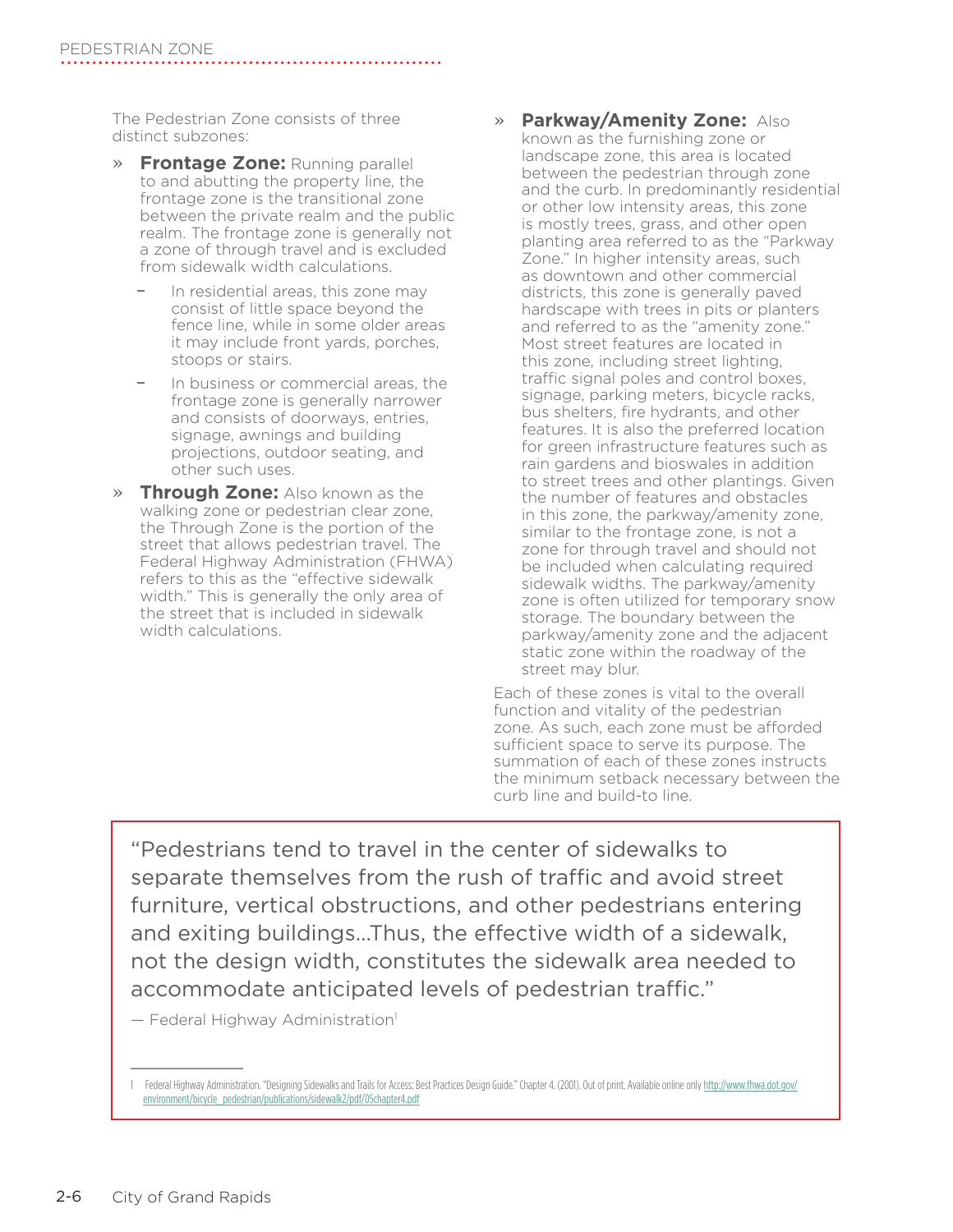## PEDESTRIAN ZONE DIMENSION TABLE

| <b>Street Type</b>       | <b>Frontage Zone</b> |            | <b>Through Zone</b> |          | <b>Parkway Zone</b> |                   |
|--------------------------|----------------------|------------|---------------------|----------|---------------------|-------------------|
| <b>DIMENSIONS</b>        | Minimum              | Standard   | Minimum             | Standard | Minimum             | Standard          |
| Neighborhood Residential |                      | $1'$ +     | 5'                  | 5'       | 4'                  | $5'+$             |
| Link Residential         |                      | $1'$ +     | 5'                  | 5'       | $\mathcal{A}'$      | $5'+$             |
| Network Residential      |                      | $1'+$      | 5'                  | $6'+$    | $\mathcal{A}'$      | $4' + '$          |
| Neighborhood Business    | ን'                   | $3'+$      | 6'                  | 6'       | $4^{***}$           | $5'$ <sup>*</sup> |
| Maker/Industrial         | 0'                   | $2'$ +     | 6'                  | 6'       | $\mathcal{A}'$      | $5'+$             |
| Crosstown Connector      |                      | $2'$ +     | 6'                  | $8' +$   | 4'                  | $6'+$             |
| Urban Center             |                      | $3'$ + $*$ | 6'                  | $8' +$   | 4'                  | $6'$ + $*$        |

. . . . . . . . . . . . . . . . . .

\* NOTE: Café dining or sidewalk vending may occur in either the Frontage Zone or Parkway Zone. Where these activities occur in the Frontage Zone, the zone allowance must be significantly increased. Activities in the Frontage Zone must not extend into the Through Zone.

\*\* NOTE: When on-street parking is present, parkway zone dimensions may vary from the minimum.